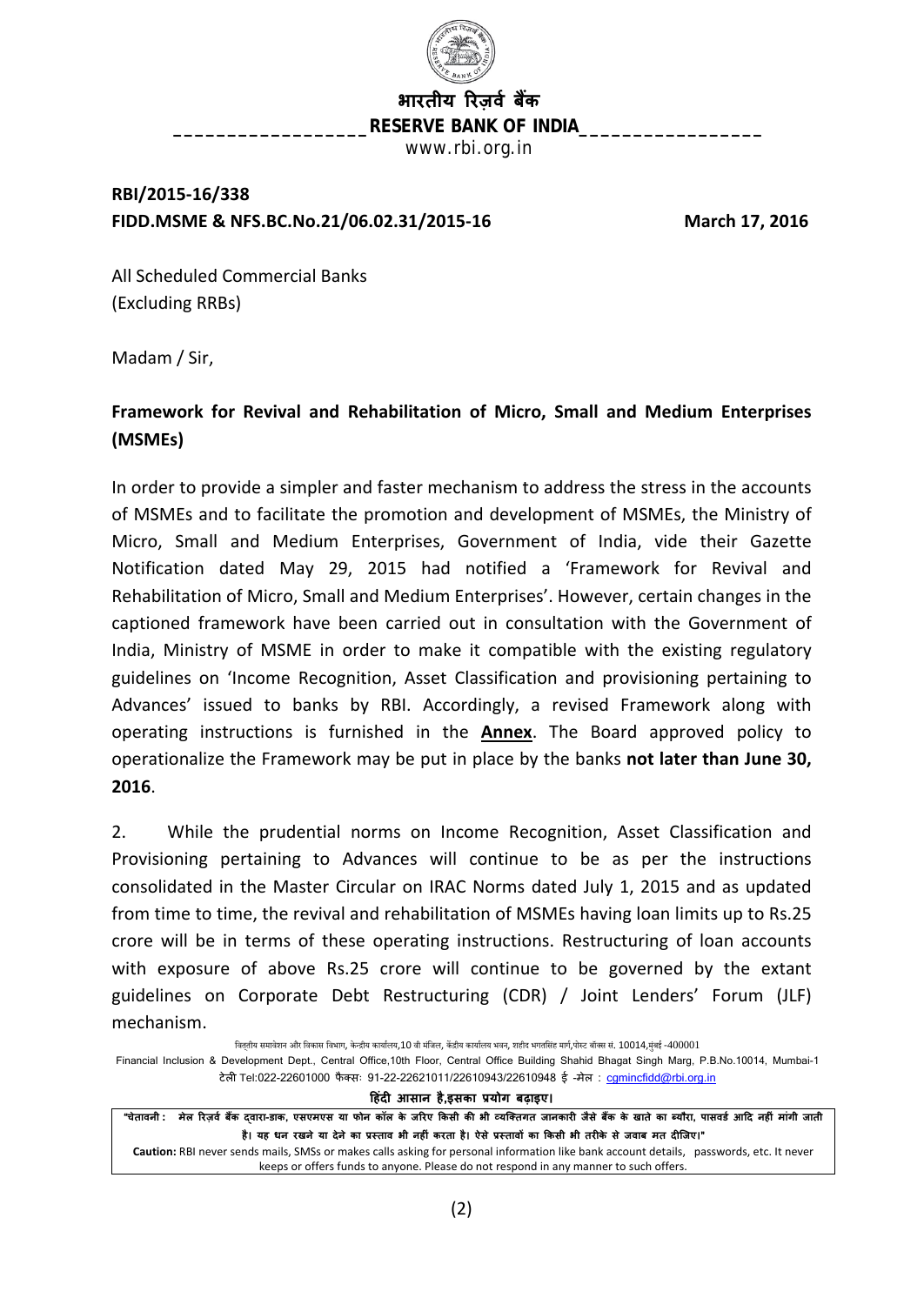3. The revised Framework supersedes our earlier Guidelines on Rehabilitation of Sick Micro and Small Enterprises issued vide our [circular RPCD.](https://rbi.org.in/Scripts/NotificationUser.aspx?Id=7664&Mode=0) CO. MSME & [NFS.BC.40/06.02.31/2012-2013 dated November 1, 2012,](https://rbi.org.in/Scripts/NotificationUser.aspx?Id=7664&Mode=0) except those relating to Reliefs and Concessions for Rehabilitation of Potentially Viable Units and One Time Settlement, mentioned in the said circular.

4. Banks should continue to report credit information and SMA status of all accounts above the cut-off exposure of Rs.5 crore and above to the Central Repository for Information on Large Credit (CRILC), as per extant instructions.

5. Please acknowledge receipt and furnish Action Taken Report **by July 31, 2016**.

Yours faithfully

(Uma Shankar) Chief General Manager

Encl: As above

वित्तीय समावेशन और विकास विभाग, केन्द्रीय कार्यालय,10 वी मंजिल, केंद्रीय कार्यालय भवन, शहीद भगतसिंह मार्ग,पोस्ट बॉक्स सं. 10014,मुंबई -400001

Financial Inclusion & Development Dept., Central Office,10th Floor, Central Office Building Shahid Bhagat Singh Marg, P.B.No.10014, Mumbai-1 टेली Tel:022-22601000 फैक्सः 91-22-22621011/22610943/22610948 ई-मेल: camincfidd@rbi.org.in

**�हंद� आसान है,इसका प्रयोग बढ़ाइए।**

"चेतावनी : मेल रिज़र्व बैंक दवारा-डाक, एसएमएस या फोन कॉल के जरिए किसी की भी व्यक्तिगत जानकारी जैसे बैंक के खाते का ब्यौरा, पासवर्ड आदि नहीं मांगी जाती है। यह धन रखने या देने का प्रस्ताव भी नहीं करता है। ऐसे प्रस्तावों का किसी भी तरीके से जवाब मत दीजिए।"

**Caution:** RBI never sends mails, SMSs or makes calls asking for personal information like bank account details, passwords, etc. It never keeps or offers funds to anyone. Please do not respond in any manner to such offers.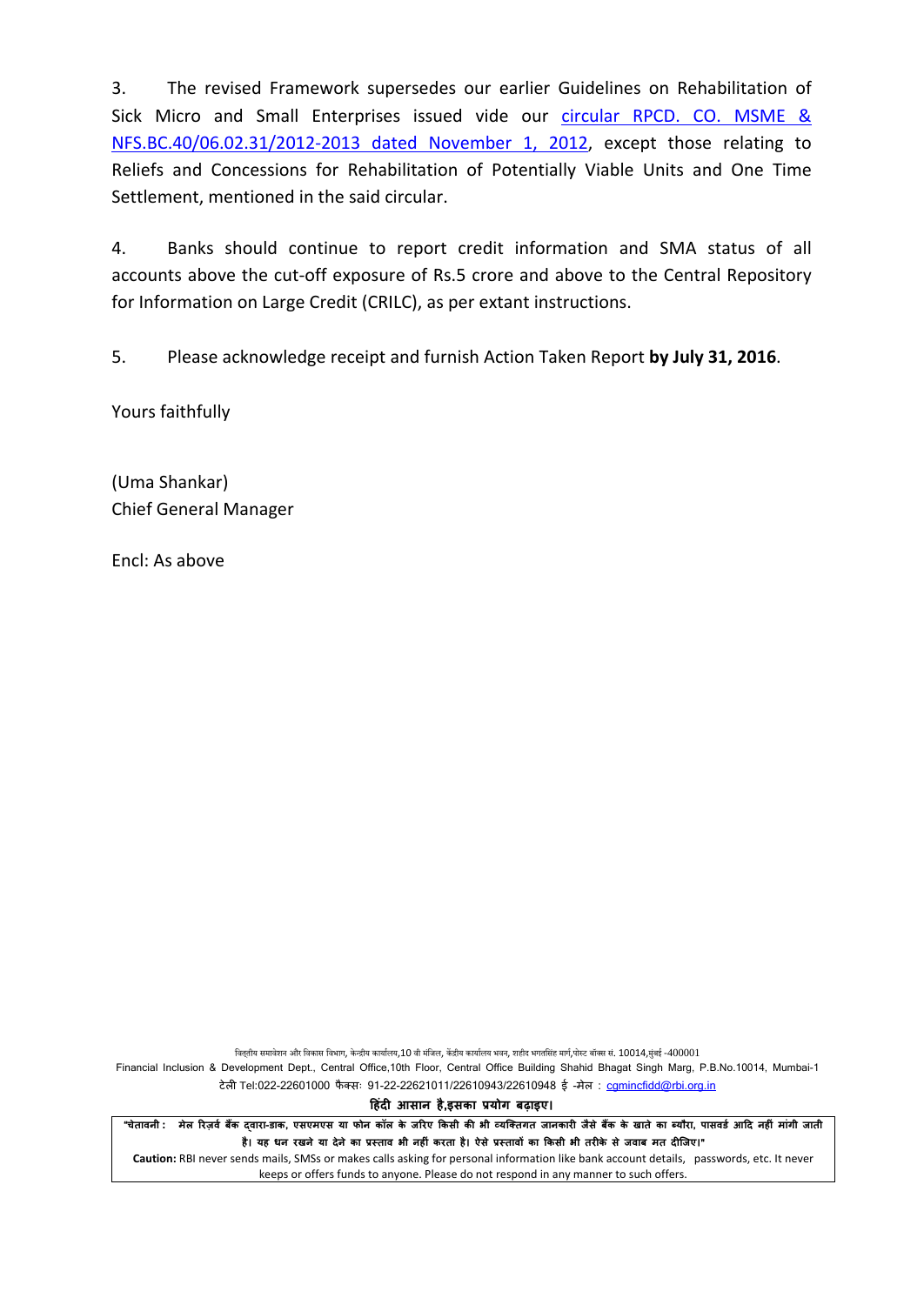### **Framework for Revival and Rehabilitation of Micro, Small and Medium Enterprises**

#### **1. Eligibility:**

The provisions made in this framework shall be applicable to MSMEs having loan limits up to Rs.25 crore, including accounts under consortium or multiple banking arrangement (MBA).

#### **2. Identification of incipient stress**

**2.1 Identification by banks or creditors** – Before a loan account of a Micro, Small and Medium Enterprise turns into a Non-Performing Asset (NPA), banks or creditors should identify incipient stress in the account by creating three sub-categories under the Special Mention Account (SMA) category as given in the Table below:

| <b>SMA Sub-categories</b> | <b>Basis for classification</b>                     |
|---------------------------|-----------------------------------------------------|
| SMA-0                     | Principal or interest payment not overdue for more  |
|                           | than 30 days but account showing signs of incipient |
|                           | stress (Please see Annex - I)                       |
| $SMA-1$                   | Principal or interest payment overdue between 31-60 |
|                           | days                                                |
| SMA-2                     | Principal or interest payment overdue between 61-90 |
|                           | days                                                |

On the basis of the above early warning signals, the branch maintaining the account should consider forwarding the stressed accounts with aggregate loan limits above Rs.10 lakh to the Committee as referred in para 3.3 **within five working days** for a suitable corrective action plan (CAP). Forwarding the account to the Committee for CAP will be mandatory in cases of accounts reported as SMA-2.

**2.2** As regards accounts with aggregate loan limits up to Rs.10 lakh identified as SMA-2, the account should be mandatorily examined for CAP by the branch itself under the authority of the branch manager / such other official (hereinafter referred to as 'designated official') as decided by the bank in terms of their Board approved policy. **Other terms and conditions, such as time limits, procedures to be followed, etc., as applicable to the cases referred to the Committee as referred in para 3.3, should be followed by the branch manager / designated official.** However, the cases, where the branch manager / designated official has decided the option of recovery under CAP instead of rectification or restructuring as mentioned in para 5.3 (a) or (b), should be referred to the Committee for their concurrence. Banks, with the approval of their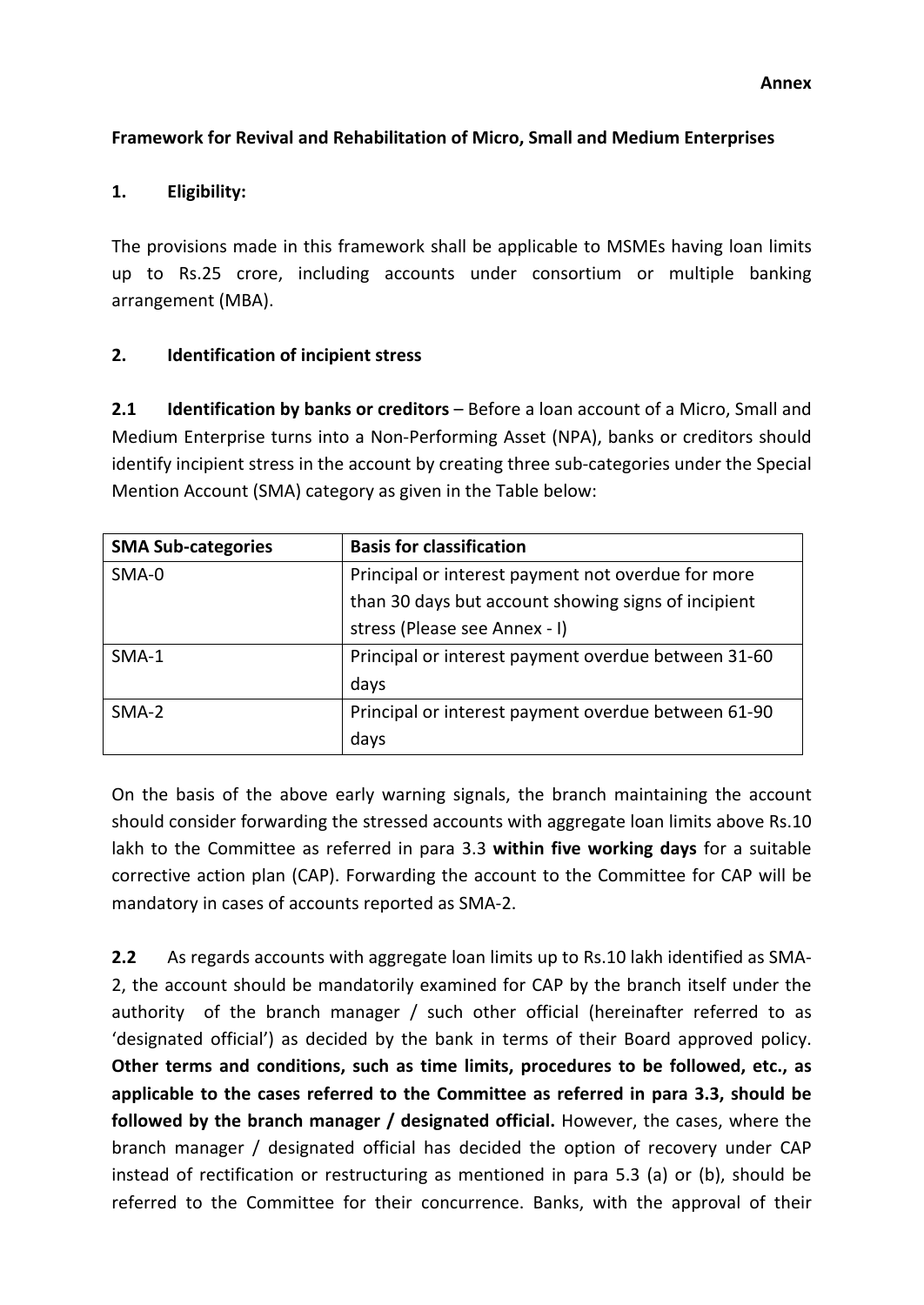Boards should frame a suitable policy in this regard as given in para 3.4. The branch manager / designated official should also examine the accounts reported as SMA-0 and SMA-1, if it is deemed necessary.

**2.3 Identification by the Borrower Enterprise** - Any MSME borrower may voluntarily initiate proceedings under this Framework, if the enterprise reasonably apprehends failure of its business or its inability or likely inability to pay debts or there is erosion in the net worth due to accumulated losses to the extent of 50% of its net worth during the previous accounting year, by making an application to the branch or directly to the Committee as referred in para 3.3, wherever applicable.. When such a request is received by lender, the account with aggregate loan limits above Rs.10 lakh should be referred to the Committee. The Committee should convene its meeting at the earliest **but not later than five working days** from the receipt of the application, to examine the account for a suitable CAP. The accounts with aggregate loan limit up to Rs.10 lakh may be dealt with by the branch manager / designated official for a suitable CAP.

# **3. Committees for Stressed Micro, Small and Medium Enterprises:**

In order to enable faster resolution of stress in an MSME account, every bank shall form Committees for Stressed Micro, Small and Medium Enterprises as per the following arrangements:

**3.1** All banks having exposure towards MSME sector shall constitute a Committee at each District where they are present or at Division level or Regional Office level, depending upon the number of MSME units financed in the region. These Committees will be Standing Committees and will resolve the reported stress of MSME accounts of the branches falling under their jurisdiction.

**3.2** For MSME borrowers having credit facilities under a consortium of banks or multiple banking arrangement (MBA), the consortium leader, or the bank having the largest exposure to the borrower under MBA, as the case may be, shall refer the case to its Committee, if the account is reported as stressed either by the borrower or any of the lenders under this Framework. This Committee will also coordinate between the different lenders.

- **3.3** The Composition of the Committee shall be as under:
- (a) The regional or zonal head of the convener bank, shall be the Chairperson of the Committee;
- (b) Officer-in-charge of the Micro, Small and Medium Enterprises Credit Department of the convener bank at the regional or zonal office level, shall be the member and convener of the Committee;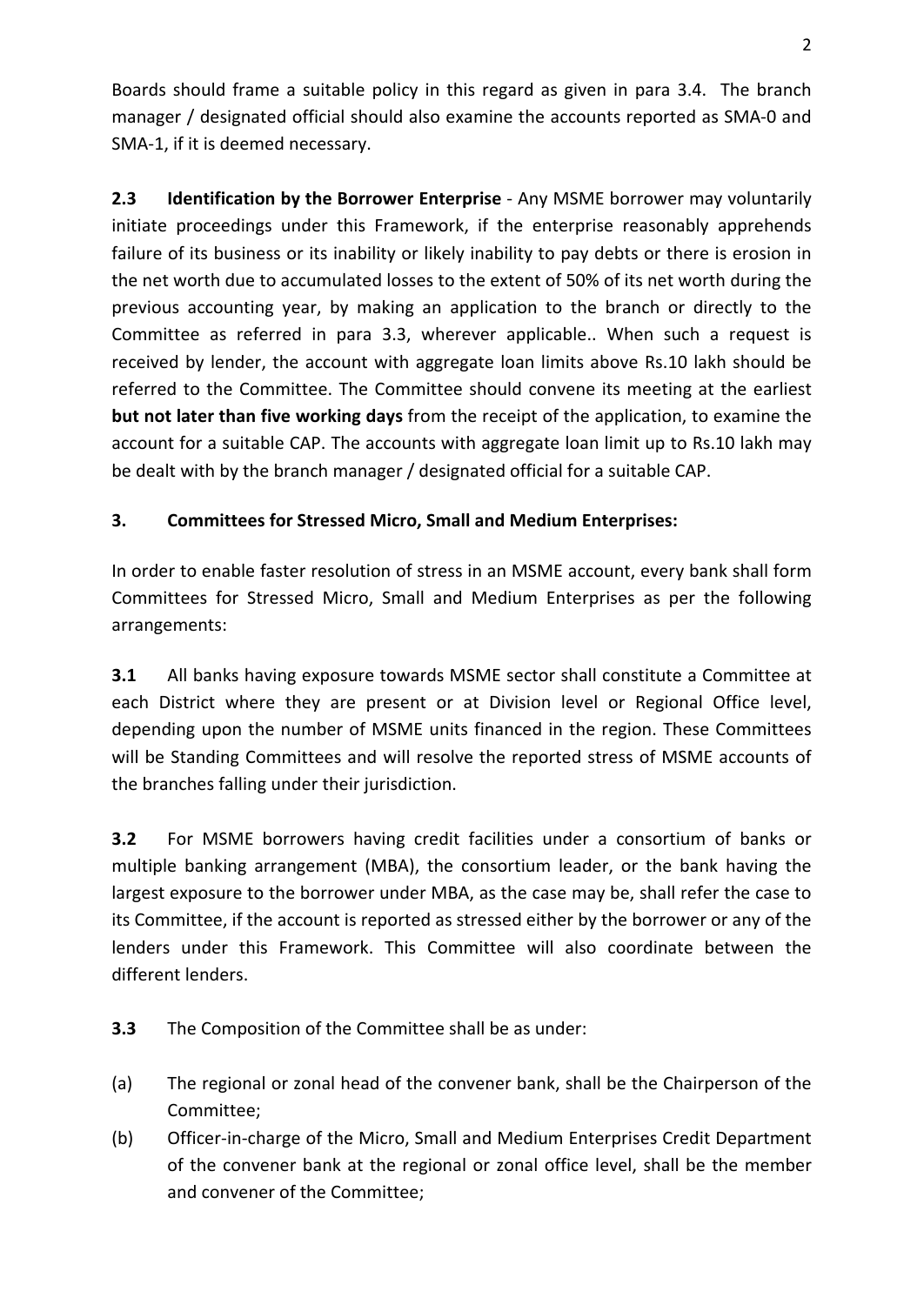- (c) One independent external expert with expertise in Micro, Small and Medium Enterprises related matters to be nominated by bank.
- (d) One representative from the concerned State Government. Endeavour should be made to bring representative from the respective State Government in the Committee. In case State Government does not nominate any member, then the convening bank should proceed to include an independent expert in the Committee, namely a retired executive of another bank of the rank of AGM and above.
- (e) When handling accounts under consortium or MBA, senior representatives of all banks / lenders having exposure to the borrower.

**3.4** Banks, with the approval of their Boards, should frame a policy, based on these instructions, on the composition of the Committee, the terms of appointment of its members, the manner of filling vacancies, and the procedure to be followed in the discharge of the Committee's functions. While decisions of the Committee will be by simple majority, the Chairperson shall have the casting vote, in case of a tie. In case of accounts under consortium / MBA, lenders should sign an Inter-Creditor Agreement (ICA) on the lines of Joint Lenders' Forum (JLF) Agreement. Banks may put in place suitable arrangements, including dedicated manpower, to ensure smooth functioning of the Committee and adherence to the stipulated timelines.

**3.5** All eligible stressed MSMEs shall have access to the Committee for resolving the stress in these accounts in accordance with regulations prescribed in this Framework.

**3.6** Provided that where the Committee decides that recovery is to be made as part of the CAP, the manner and method of recovery shall be in accordance with the existing policies approved by the board of directors of the bank which has extended credit facilities to the enterprise, subject to any regulations prescribed by the Reserve Bank of India and extant statutory requirements.

# **4. Application to the Committee for a Corrective Action Plan**

**4.1** Any lender on identifying an MSME account as SMA-2 or suitable for consideration under the Framework or on receipt of an application from the stressed enterprise, shall forward the cases having aggregate loan limits above Rs.10 lakh to the Committee for immediate convening of meeting and deciding on a CAP. Stressed enterprises having aggregate loan limits above Rs.10 lakh can also directly file an application for CAP to the Committee or to the largest lender for onward submission under advice to all its lenders. The Indian Banks' Association (IBA) may prescribe suitable application formats for aggregate loan limits above Rs.10 lakh, for this purpose, which, inter-alia, should include the following: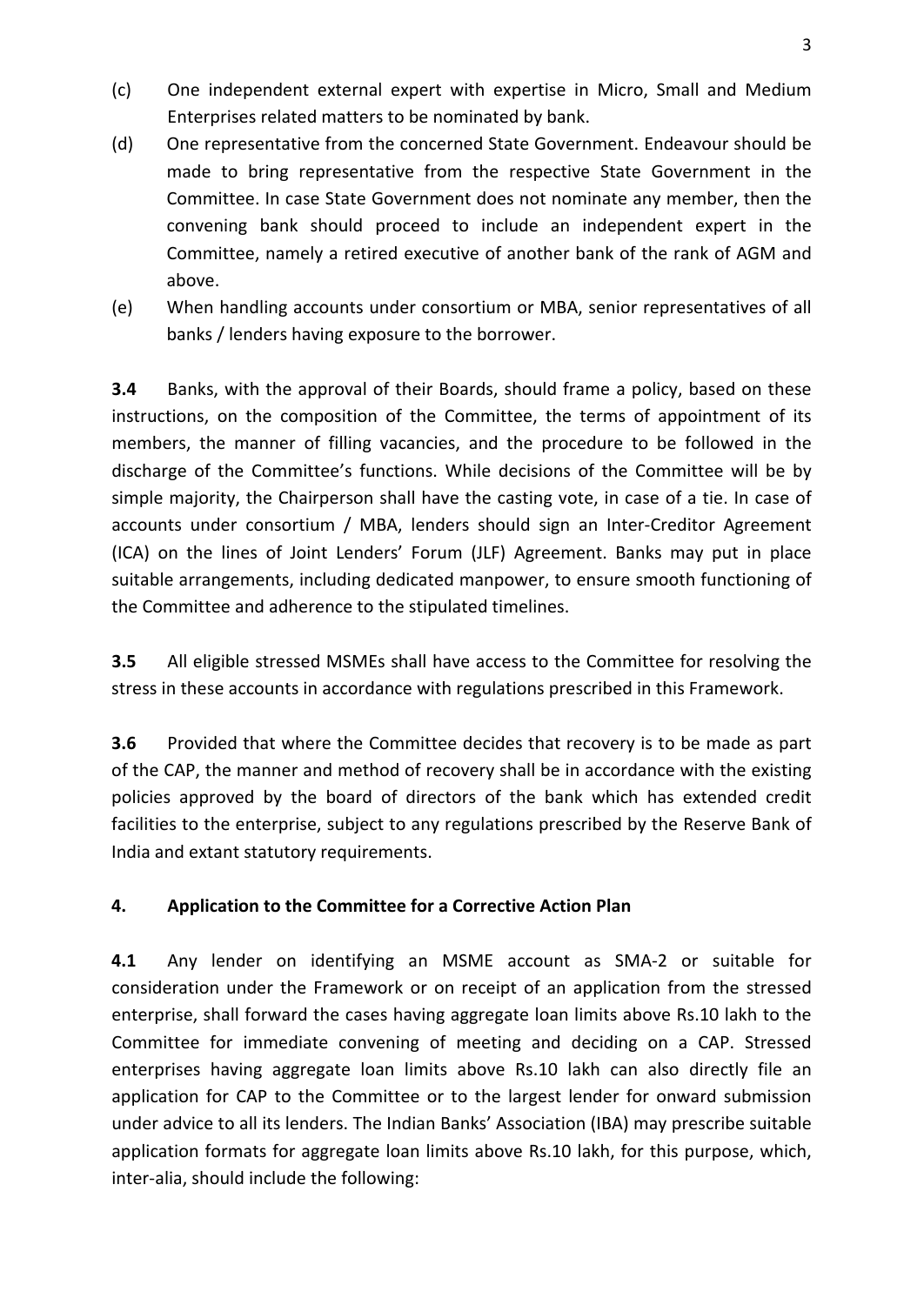- (a) Latest audited accounts of the Enterprise including its Net worth;
- (b) Details of all liabilities of the enterprise, including the liabilities owed to the State or Central Government and unsecured creditors, if any;
- (c) Nature of stress faced by the Enterprise; and
- (d) Suggested remedial actions

The Indian Banks' Association (IBA) may also prescribe suitable formats for aggregate loan limits up to Rs.10 lakh.

**4.2** Where an application is filed by a bank / lender and admitted by the Committee, the Committee shall notify the concerned enterprise about such application within five working days and require the enterprise to:

- (a) respond to the application or make a representation before the Committee; and
- (b) disclose the details of all its liabilities, including the liabilities owed to the State or Central Government and unsecured creditors, if any, within fifteen working days of receipt of such notice;

Provided that if the enterprise does not respond within the above period, the Committee may proceed ex-parte.

**4.3** On receipt of information relating to the liabilities of the enterprise, the Committee may send notice to such statutory creditors as disclosed by the enterprise as it may deem fit, informing them about the application under the Framework and permit them to make a representation regarding their claims before the Committee within **fifteen working days** of receipt of such notice. It is mentioned here that these information are required for determining the total liability of the Enterprise in order to arrive at a suitable CAP and not for payments of the same by the lenders.

**4.4** Within **30 days** of convening its first meeting for a specific enterprise, the Committee shall take a decision on the option to be adopted under the corrective action plan as given in subsequent paragraphs and notify the enterprise about such a decision, within **five working days** from the date of such decision.

**4.5** If the corrective action plan decided by the Committee envisages restructuring of the debt of the enterprise, the Committee shall conduct the detailed Techno-Economic Viability (TEV) study (also refer para 5.1) and finalise the terms of such a restructuring in accordance with the extant prudential norms for restructuring, within **20 working days**  (for accounts having aggregate exposure up to Rs.10 crore) and within **30 working days**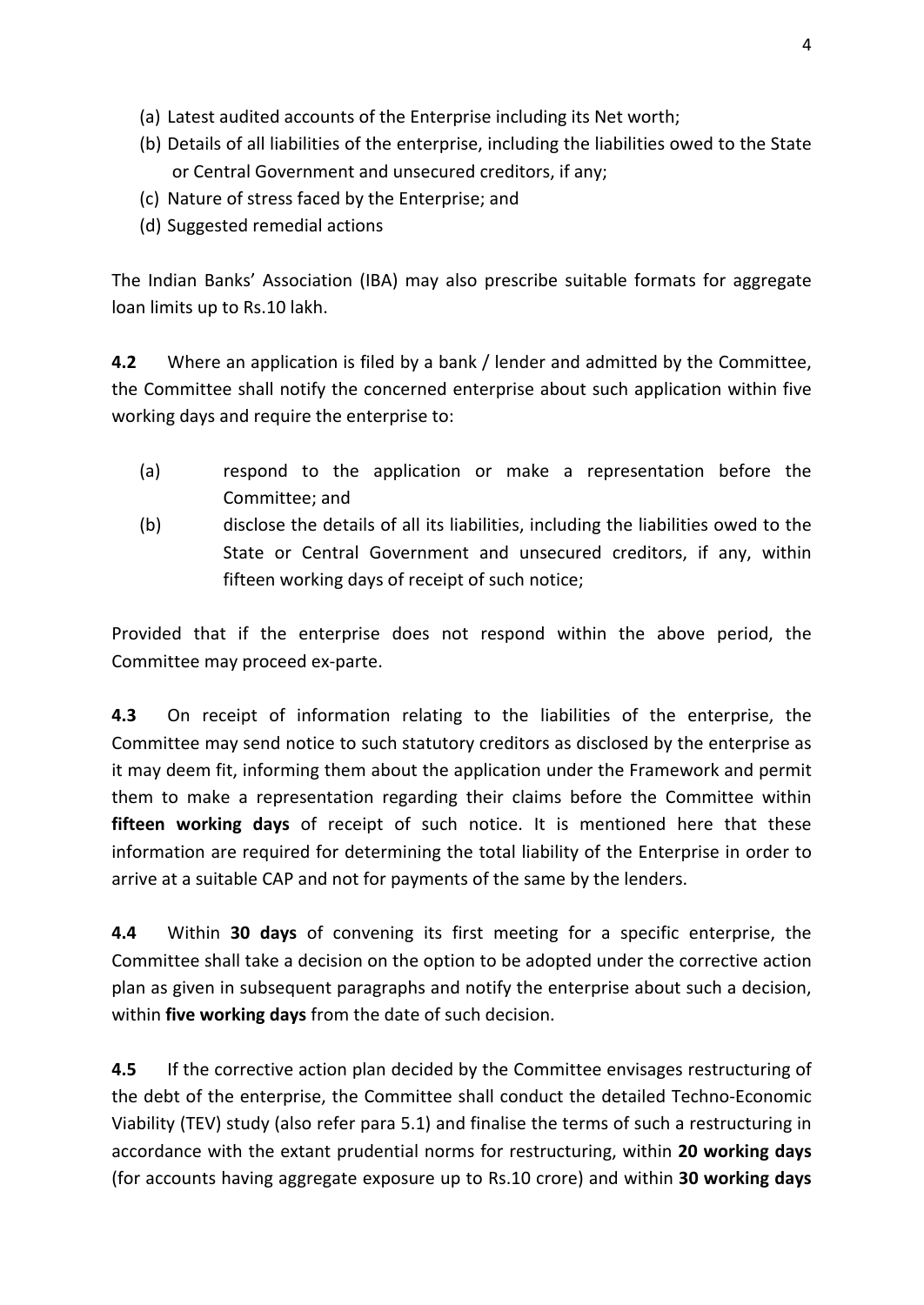(for accounts having aggregate exposure above Rs.10 crore and up to Rs.25 crore) and notify the enterprise about such terms, within **five working days**.

**4.6** Upon finalisation of the terms of the corrective action plan, the implementation of that plan shall be completed by the concerned bank within 30 days (if the CAP is Rectification) and within 90 days (if the CAP is restructuring). In case recovery is considered as CAP, the recovery measures should be initiated at the earliest.

**4.7** Where an application has been admitted by the Committee in respect of an MSME, the enterprise shall continue to perform contracts essential to its survival but the Committee may impose such restrictions, as it may deem fit, for future revival of the enterprise.

**4.8** The Committee shall make suitable provisions for payment of tax or any other statutory dues in the corrective action plan and the enterprise shall take necessary steps to submit such plan to the concerned taxation or statutory authority and obtain approval of such payment plan.

# **5. Corrective Action Plan by the Committee**

**5.1** The Committee may explore various options to resolve the stress in the account. The Committee shall not endeavour to encourage a particular resolution option and may decide the CAP as per the specific requirements and position of each case. While Techno-Economic viability of each account is to be decided by the concerned lender/s before considering restructuring as CAPs, for accounts with aggregate exposure of Rs.10 crore and above, the Committee should conduct a detailed Techno-Economic Viability study before finalising the CAP.

**5.2** During the period of operation of CAP, the enterprise shall be allowed to avail both secured and unsecured credit for its business operations as envisaged under the terms of CAP.

**5.3** The options under CAP by the Committee may include:

**(a) Rectification:**– Obtaining a commitment, specifying actions and timelines, from the borrower to regularise the account so that the account comes out of Special Mention Account status or does not slip into the Non-Performing Asset category and the commitment should be supported with identifiable cash flows within the required time period and without involving any loss or sacrifice on the part of the existing lenders. The rectification process should primarily be borrower driven. However, the Committee may also consider providing need based additional finance to the borrower, if considered necessary, as part of the rectification process. It should however be ensured that this need based additional finance is intended only for meeting, in exceptional cases,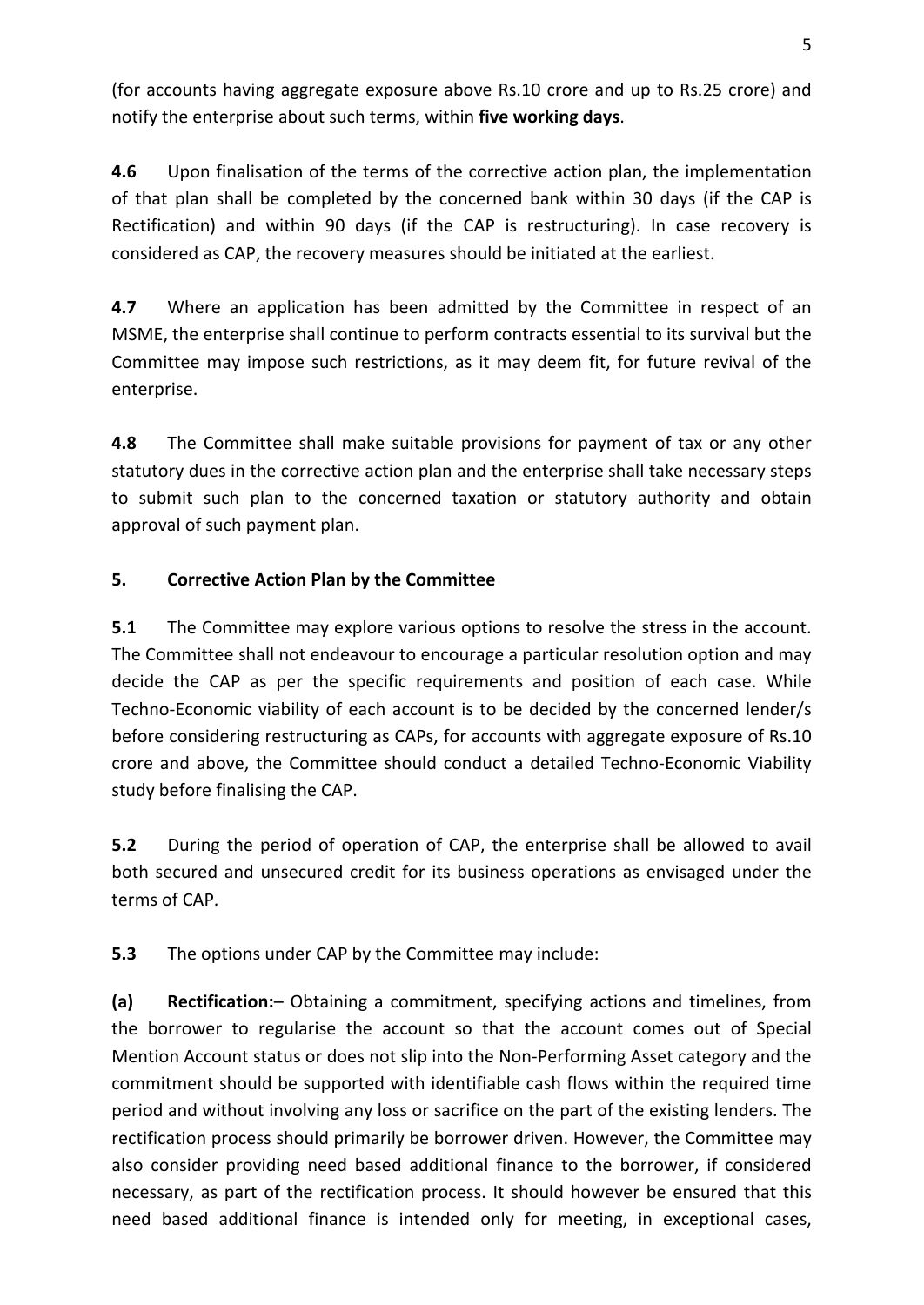unavoidable increased working capital requirement. In all cases of additional finance for working capital, any diversion of funds will render the account as NPA. Further, such additional finance should ordinarily be an ad-hoc facility to be repaid or regularised within a maximum period of six months. Additional finance for any other purpose, as also any roll-over of existing facilities, or funding not in compliance with the above conditions, will tantamount to restructuring. Further, repeated rectification with funding, within the space of one year, will be treated as a restructuring and no additional finance should be sanctioned under CAP, in cases where the account has been reported as fraud by any lender.

**(b) Restructuring:**– Consider the possibility of restructuring the account, if it is prima facie viable and the borrower is not a wilful defaulter, i.e., there is no diversion of funds, fraud or malfeasance, etc. Commitment from promoters for extending their personal guarantee along with their net worth statement supported by copies of legal titles to assets may be obtained along with a declaration that they would not undertake any transaction that would alienate assets without the permission of the Committee. Any deviation from the commitment by the borrowers affecting the security or recoverability of the loan may be treated as a valid factor for initiating recovery process. The lenders in the Committee may sign an Inter-Creditor Agreement and also require the borrower to sign the Debtor-Creditor Agreement which would provide the legal basis for any restructuring process. The IBA may prepare formats for this purpose on the lines of formats used by the Corporate Debt Restructuring mechanism for Inter-Creditor Agreement and Debtor-Creditor Agreement. Further, a stand-still clause (as defined in extant guidelines on Restructuring of Advances) may be stipulated in the Debtor-Creditor Agreement to enable a smooth process of restructuring. The stand-still clause does not mean that the borrower is precluded from making payments to the lenders. The Inter-Creditor Agreement may also stipulate that both secured and unsecured creditors need to agree to the final resolution.

**(c) Recovery:**– Once the first two options at (a) and (b) above are seen as not feasible, due recovery process may be resorted to. The Committee may decide the best recovery process to be followed, among the various legal and other recovery options available, with a view to optimizing the efforts and results.

**6.** The decisions agreed upon by a majority of the creditors (75% by value and 50% by number) in the Committee would be considered as the basis for proceeding with the restructuring of the account, and will be binding on all lenders under the terms of the Inter-Creditor Agreement. If the Committee decides to proceed with recovery, the minimum criteria for binding decision, if any, under any relevant laws or Acts shall be applicable.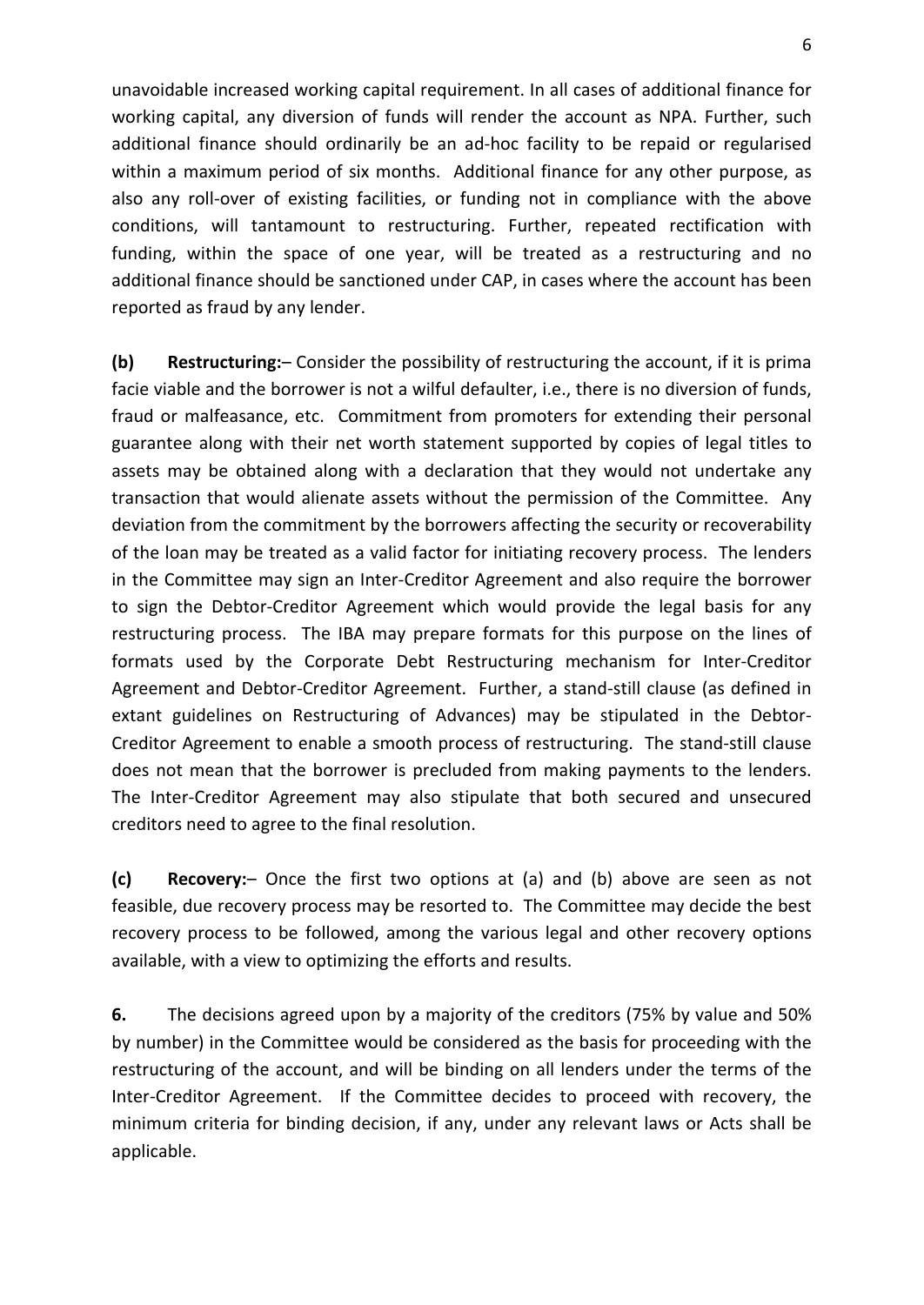#### **7. Time-lines**

Detailed time-lines are given for carrying out various activities under the Framework. If the Committee is not able to decide on CAP and restructuring package due to nonavailability of information on statutory dues of the borrower, the Committee may take additional time not exceeding 30 days for deciding CAP and preparing the restructuring package. However, they should not wait beyond this period and proceed with CAP.

# **8. Additional Finance**

**8.1** If the Committee decides that the enterprise requires financial resources to restructure or revive, it may draw up a plan for provision of such finance. Any additional finance should be matched by contribution by the promoters in appropriate proportion, and this should not be less than the proportion at the time of original sanction of loans. Additional funding provided under restructuring / rectification as part of the CAP will have priority in repayment over repayment of existing debts. Therefore, instalments of the additional funding which fall due for repayment will have priority over the repayment obligations of the existing debt.

**8.2** If the existing promoters are not in a position to bring in additional funds the Committee may allow the enterprise to raise secured or unsecured loans.

**8.3** Provided further, that the Committee may, with the consent of all creditors recognized, provide such loans higher priority than any existing debt.

**9.** If the Committee decides on options of either 'Rectification' or 'Restructuring', but the account fails to perform as per the agreed terms under these options, the Committee shall initiate recovery under option 5.3(c).

# **10. Restructuring by the Committee**

# **10.1 Eligibility**

(a) Restructuring cases shall be taken up by the Committee only in respect of assets reported as Standard, Special Mention Account or Sub-Standard by one or more lenders of the Committee.

(b) However, the Committee may consider restructuring of the debt, where the account is doubtful with one or two lender/s but it is Standard or Sub-Standard in the books of majority of other lenders (by value).

(c) Wilful defaulters shall not be eligible for restructuring. However, the Committee may review the reasons for classification of the borrower as a wilful defaulter and satisfy itself that the borrower is in a position to rectify the wilful default. The decision to restructure such cases shall have the approval of the Board of concerned bank within the Committee who has classified the borrower as wilful defaulter.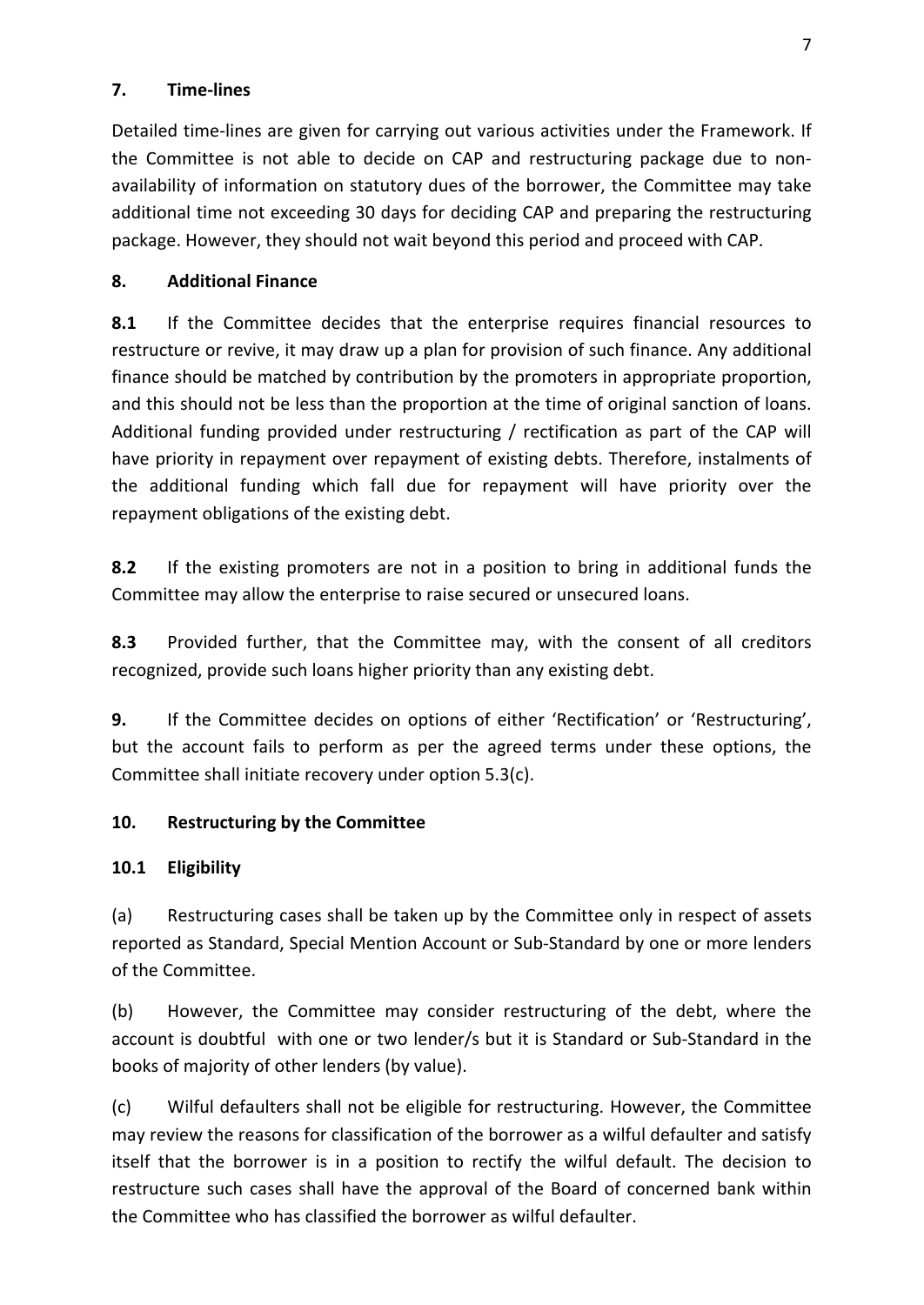(d) Cases of Frauds and Malfeasance remain ineligible for restructuring. However, in cases of fraud / malfeasance where the existing promoters are replaced by new promoters and the borrower company is totally delinked from such erstwhile promoters / management, banks and the Committee may take a view on restructuring of such accounts based on their viability, without prejudice to the continuance of criminal action against the erstwhile promoters / management. Further, such accounts may also be eligible for asset classification benefits available on refinancing after change in ownership, if such change in ownership is carried out under guidelines contained in [circular DBR.BP.BC.No.41/21.04.048/2015-16 dated September 24, 2015](https://rbi.org.in/Scripts/NotificationUser.aspx?Id=10039&Mode=0) on "Prudential Norms on Change in Ownership of Borrowing Entities (Outside Strategic Debt Restructuring Scheme)". Each bank may formulate its policy and requirements as approved by the Board, on restructuring of such assets.

#### **10.2. Viability**

(a) The viability of the account shall be determined by the Committee based on acceptable viability benchmarks determined by them.

(b) The parameters may, inter-alia, include the Debt Equity Ratio, Debt Service Coverage Ratio, Liquidity or Current Ratio, etc.

#### **10.3. Conditions relating to Restructuring under the Framework**

**(1)** Under this Framework, the restructuring package shall stipulate the timeline during which certain viability milestones such as improvement in certain financial ratios after a period of **6 months** may be achieved.

**(2)** The Committee shall periodically review the account for achievement / nonachievement of milestones and shall consider initiating suitable measures including recovery measures as deemed appropriate.

**(3)** Any restructuring under this Framework shall be completed within the specified time periods.

**(4)** The Committee shall optimally utilize the specified time periods so that the aggregate time limit is not breached under any mode of restructuring.

**(5)** If the Committee takes a shorter time for an activity as against the prescribed limit, then it can have the discretion to utilize the saved time for other activities provided the aggregate time limit is not breached.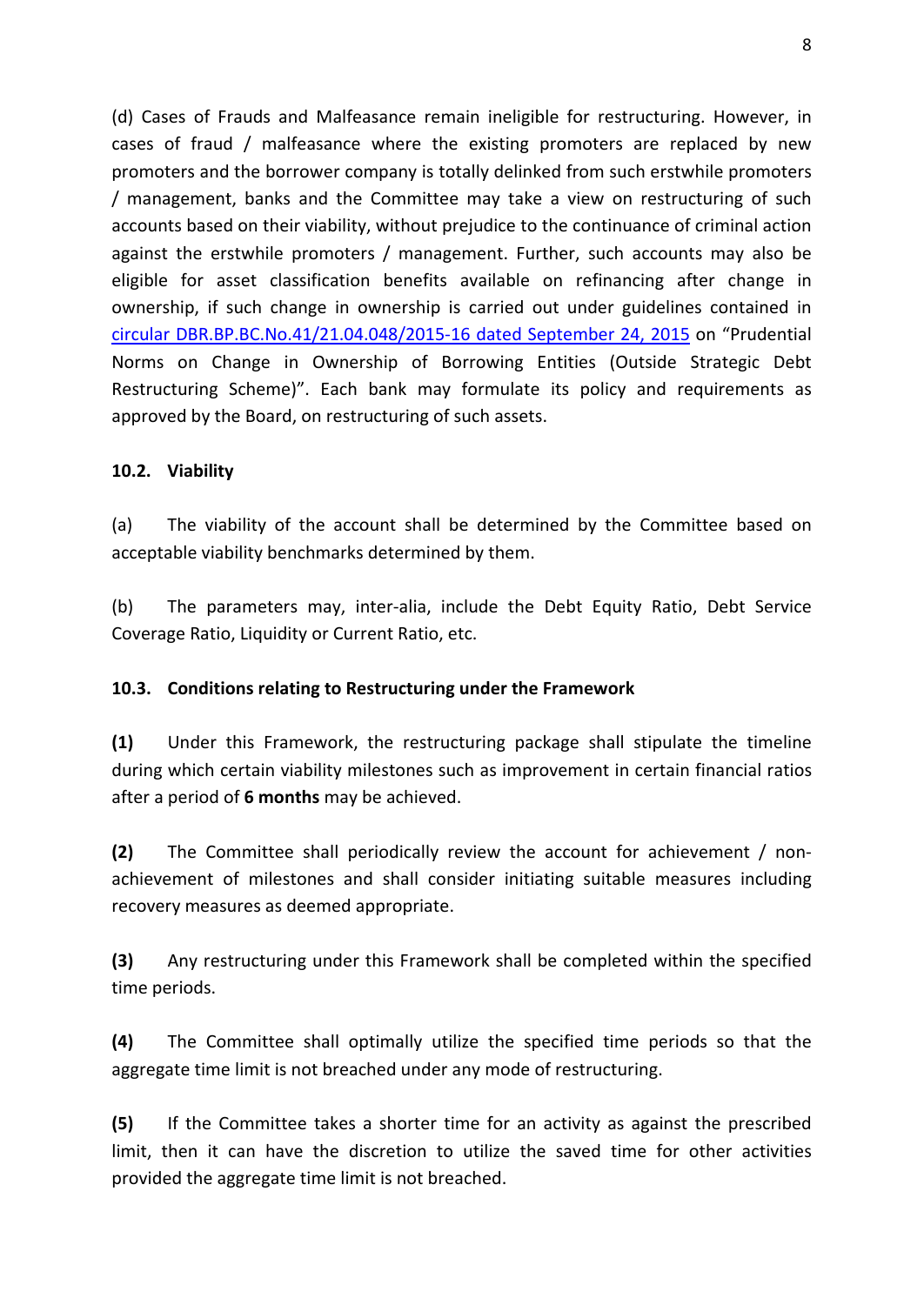**(6)** The general principle of restructuring shall be that the stakeholders bear the first loss of the enterprise rather than the lenders. In the case of a company, the Committee may consider the following options, when a loan is restructured:

- (a) Possibility of transferring equity of the company by promoters to the lenders to compensate for their sacrifices;
- (b) Promoters infusing more equity into their companies;
- (c) Transfer of the promoters' holdings to a security trustee or an escrow arrangement till turnaround of enterprise to enable a change in management control, if lenders favour it.

**(7)** In case a borrower has undertaken diversification or expansion of the activities which has resulted in the stress on the core-business of the group, a clause for sale of non-core assets or other assets may be stipulated as a condition for restructuring the account, if under the Techno-Economic Viability study, the account is likely to become viable on hiving off of non-core activities and other assets.

**(8)** For restructuring of dues in respect of listed companies, lenders may be, abinitio, compensated for their loss or sacrifice (diminution in fair value of account in net present value terms) by way of issuance of equities of the company upfront, subject to the extant regulations and statutory requirements.

**(9)** If the lenders' sacrifice is not fully compensated by way of issuance of equities, the right of recompense clause may be incorporated to the extent of shortfall.

**(10)** In order to distinguish the differential security interest available to secured lenders, partially secured lenders and unsecured lenders, the Committee may consider various options, such as:

- (a) prior agreement in the Inter-Creditor Agreement among the above classes of lenders regarding repayments;
- (b) a structured agreement stipulating priority of secured creditors;
- (c) appropriation of repayment proceeds among secured, partially secured and unsecured lenders in certain pre-agreed proportion.

**(11)** The Committee shall, on request by the enterprise or any creditor recognised under paragraph 4.3, provide information relating to the proceeding as requested by the enterprise or such creditor.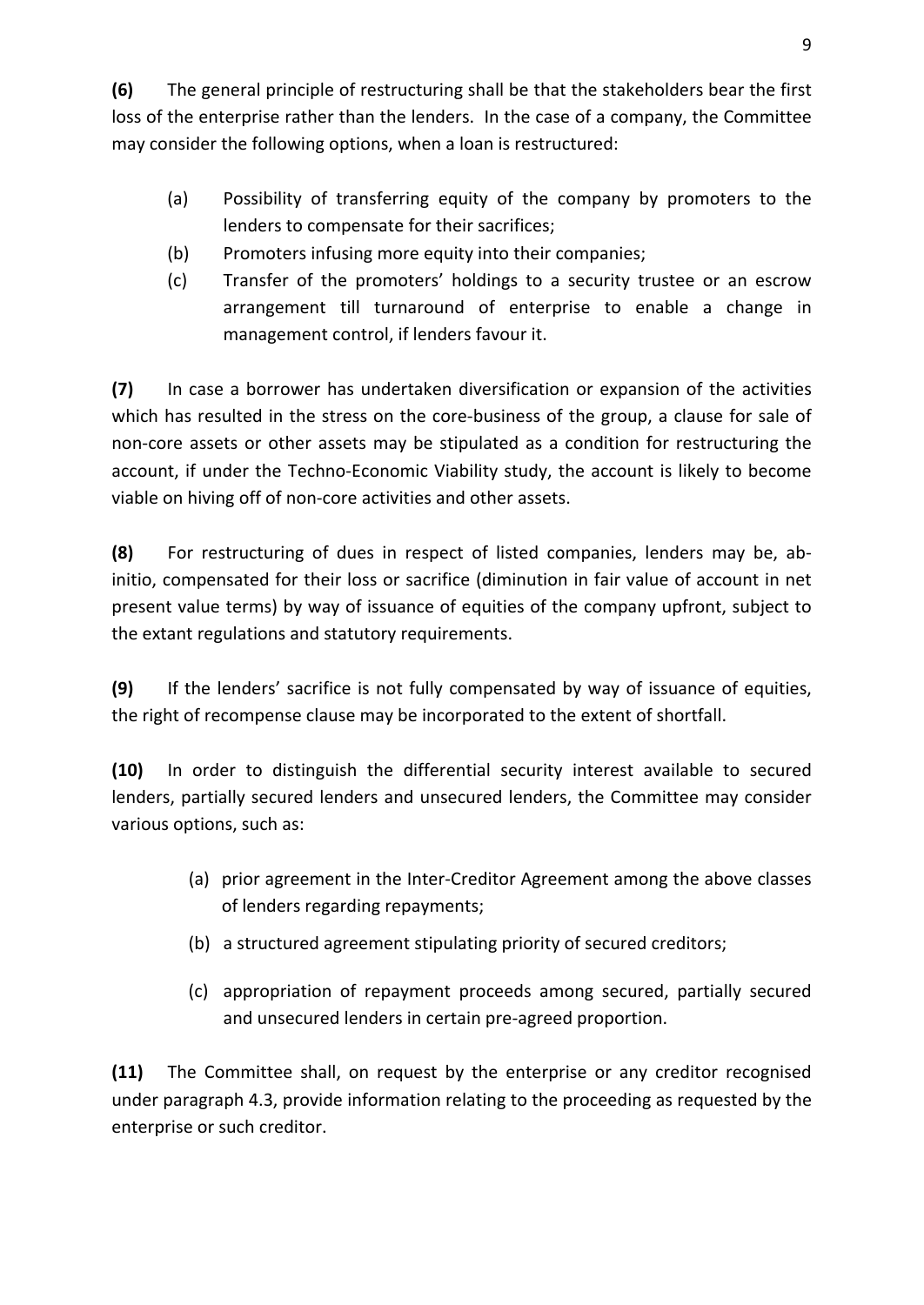### **10.4 Prudential Norms on Asset Classification and Provisioning**

The extant asset classification and provisioning norms will be applicable for restructuring of accounts under this Framework.

# **11. Review**

(1) In case the Committee decides that recovery action is to be initiated against an enterprise, such enterprise may request for a review of the decision by the Committee within a period of **ten working days** from the date of receipt of the decision of the Committee.

- (2) The request for review shall be on the following grounds:
	- (a) a mistake or error apparent on the face of the record; or
	- (b) discovery of new and relevant fact or information which could not be produced before the Committee earlier despite the exercise of due diligence by the enterprise.

(3) A review application shall be decided by the Committee within a period of **thirty days** from the date of filing and if as a consequence of such review, the Committee decides to pursue a fresh corrective action plan, it may do so.

--------------------------